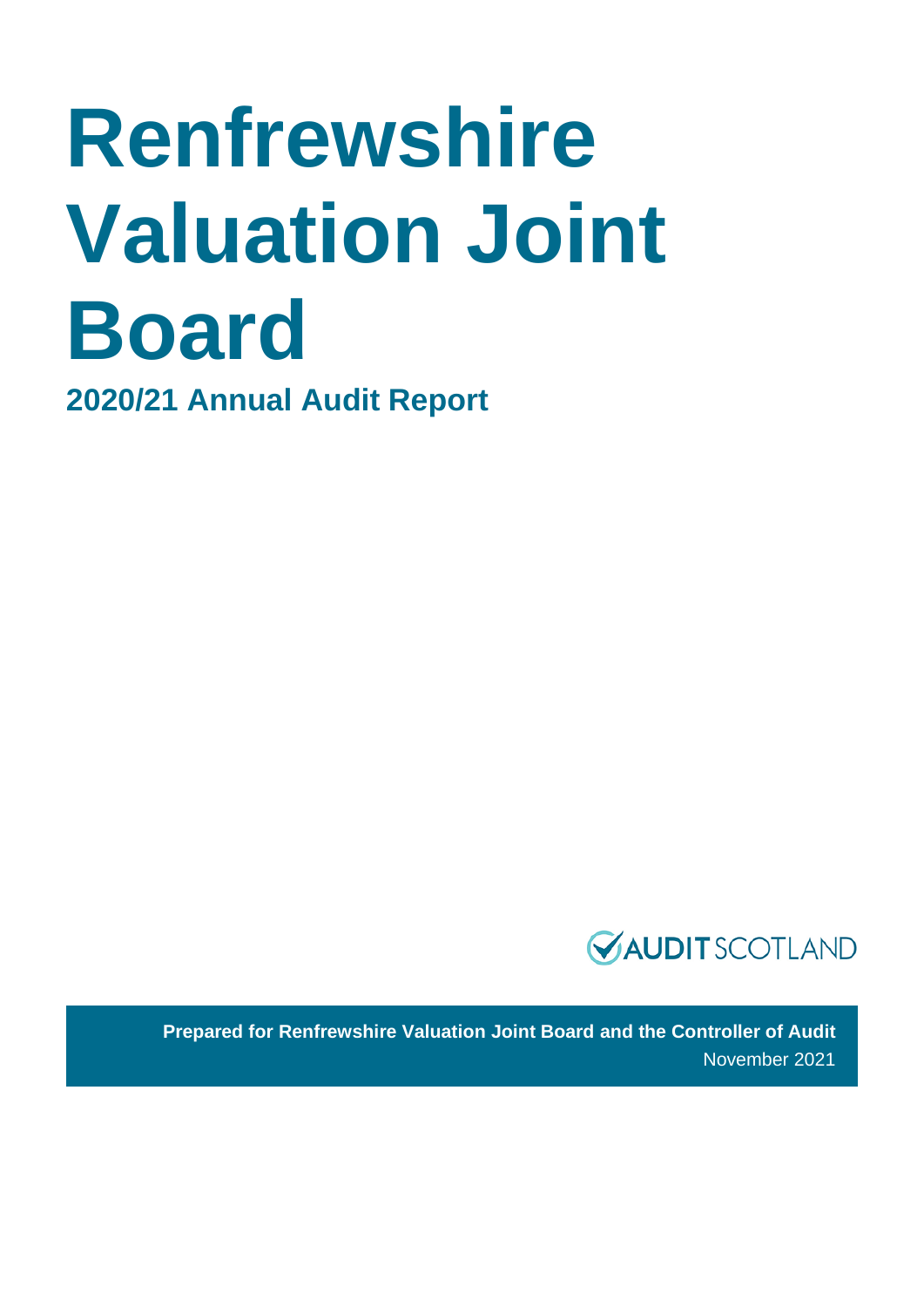### **Contents**

| Key messages                                                        |    |  |
|---------------------------------------------------------------------|----|--|
| Introduction                                                        |    |  |
| Part 1. Audit of 2020/21 annual accounts                            | 6  |  |
| Part 2. Financial sustainability and Annual Governance Statement 10 |    |  |
| Appendix 1. Significant audit risks                                 | 12 |  |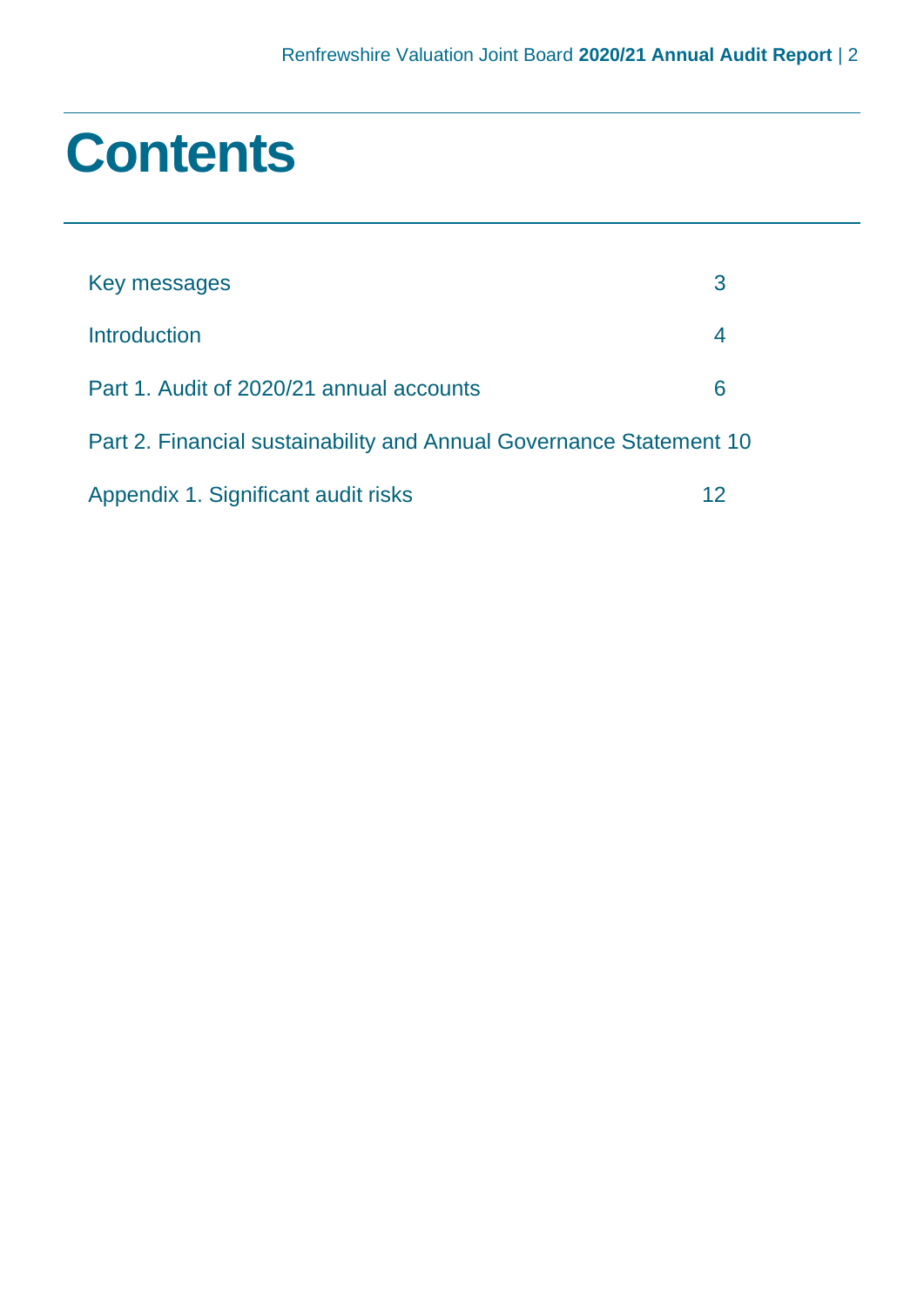### <span id="page-2-0"></span>**Key messages**

#### **2020/21 annual report and accounts**

Renfrewshire Valuation Joint Board's financial statements give a true and fair view and were properly prepared in accordance with the financial reporting framework.

The Management Commentary, the Annual Governance Statement and the audited part of the Remuneration Report were all consistent with the financial statements and properly prepared in accordance with the applicable requirements.

#### **Financial sustainability and Annual Governance Statement**

A surplus of £276,076 for the financial year 2020/21 was achieved, compared to a budgeted breakeven position. This includes funding of £156,055 to support the May 2022 elections carried forward to 2021/22.

The audited annual accounts confirm a useable reserves balance of £675,139 as at 31 March 2021. Management are intending to use reserves in the coming years but will look to maintain reserves of at least five per cent of net expenditure.

The financial planning arrangements in place have allowed management to plan for future pressures and take action where required.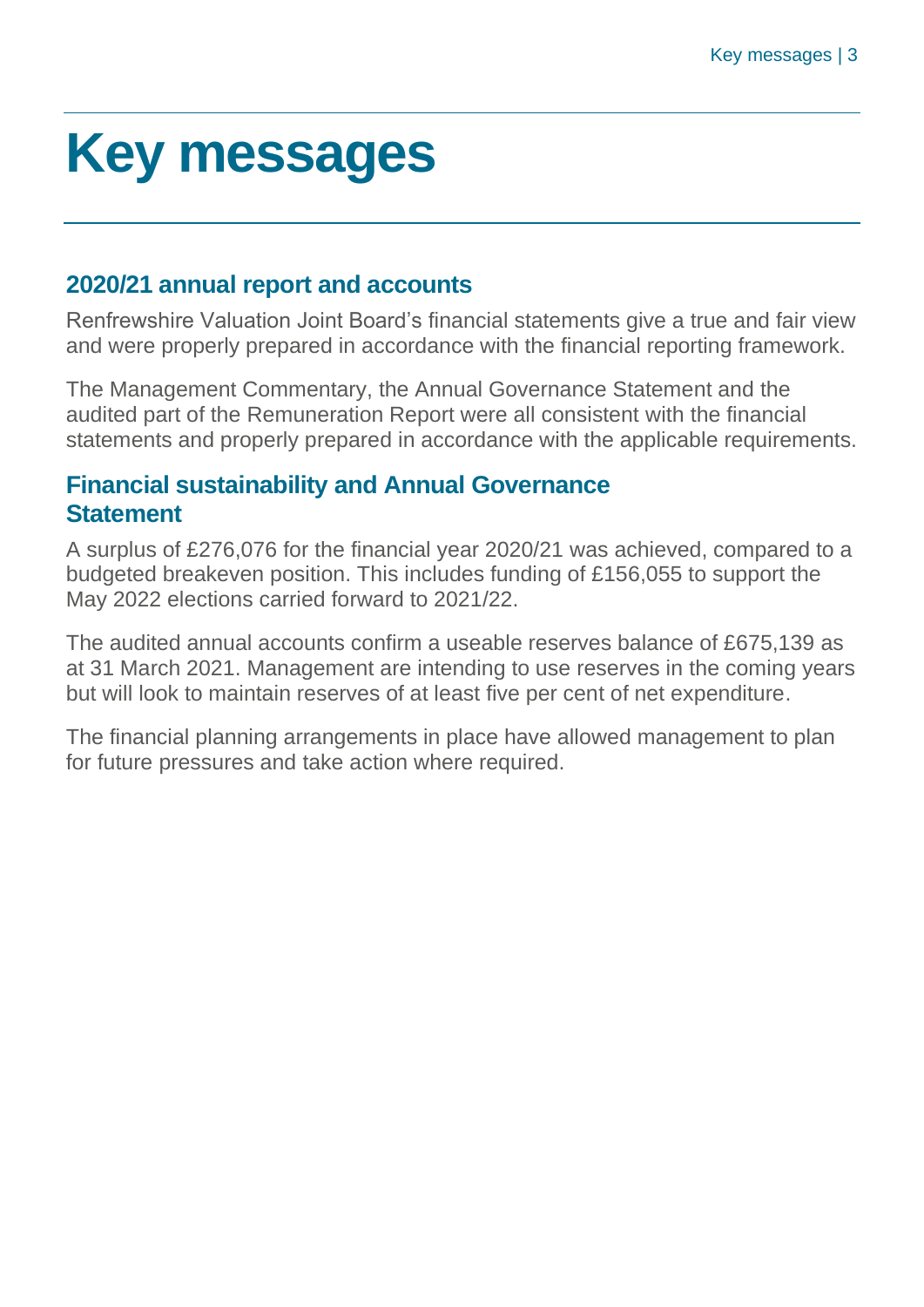### <span id="page-3-0"></span>**Introduction**

**1.** This report summarises the findings from our 2020/21 audit of Renfrewshire Valuation Joint Board (RVJB).

**2.** The scope of our audit was set out in our Annual Audit Plan presented to the 26 February 2021 meeting of the Joint Board. This report comprises the findings from:

- an audit of RVJB annual accounts
- our consideration of financial sustainability and the Annual Governance **Statement**

**3.** The global coronavirus pandemic has had minimal impact on RVJB during 2020/21. Governance procedures have operated effectively throughout the year and are considered reasonable.

#### **Adding value through the audit**

**4.** We add value to RVJB through the audit by:

- identifying and providing insight on significant risks, and making clear and relevant recommendations
- sharing intelligence and good practice guides
- providing clear conclusions on financial sustainability and disclosures in the Annual Governance Statement.

**5.** In so doing, we aim to help RVJB promote improved standards of governance, better management and decision making and more effective use of resources.

#### **Responsibilities and reporting**

**6.** RVJB has primary responsibility for ensuring the proper financial stewardship of public funds. This includes preparing annual accounts that are in accordance with proper accounting practices. RVJB is also responsible for compliance with legislation putting arrangements in place for governance, propriety and regularity that enable it to successfully deliver its objectives.

**7.** Our responsibilities as independent auditor appointed by the Accounts Commission are established by the Local Government in Scotland Act 1973, the [Code of Audit Practice \(2016\)](http://www.audit-scotland.gov.uk/report/code-of-audit-practice-2016) and supplementary guidance and International Standards on Auditing in the UK. Local government bodies have a responsibility to have arrangements in place to demonstrate Best Value in how they conduct their activities. Our audit work on RVJB's Best Value arrangements is focussed on their use of resources to secure financial sustainability.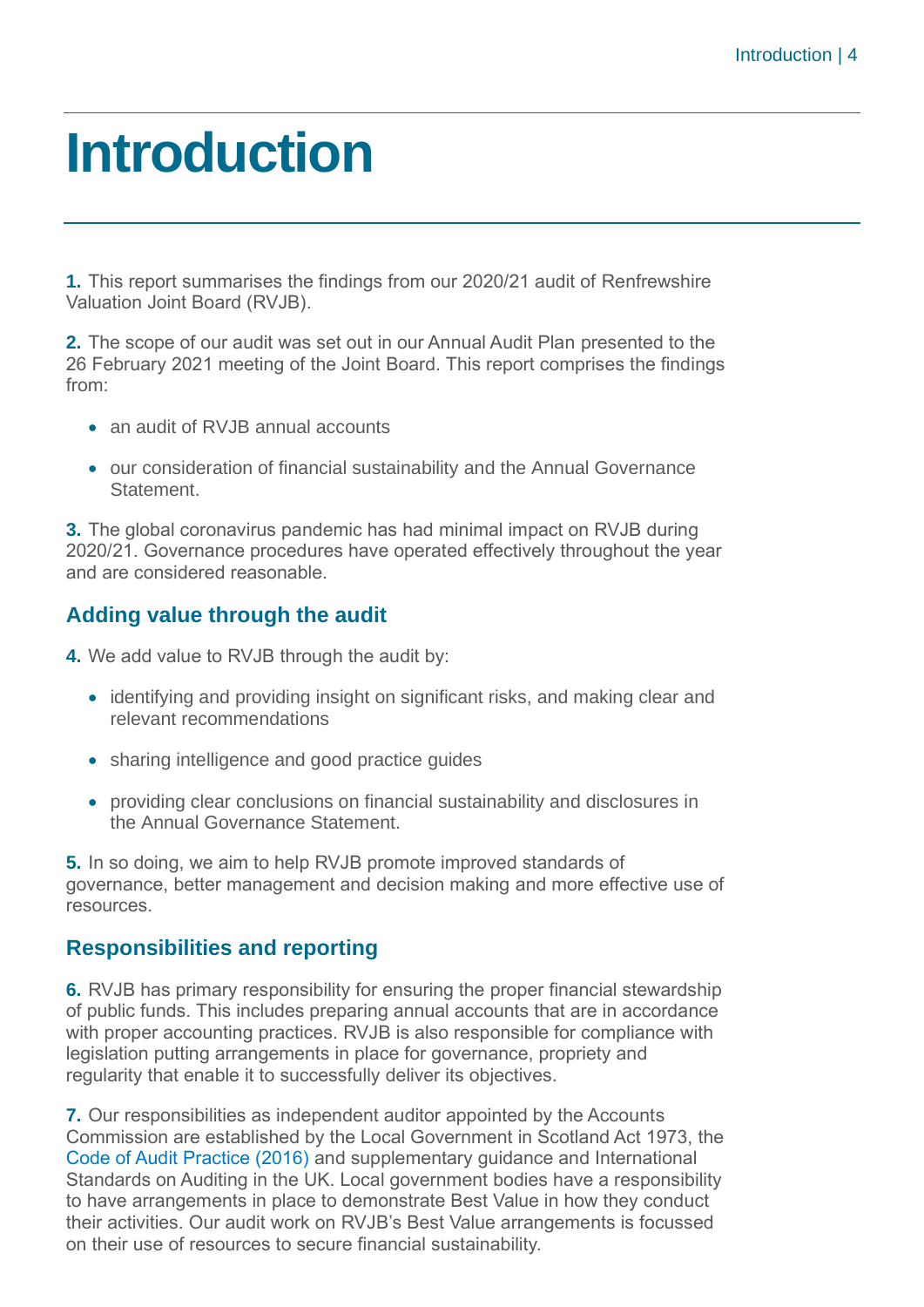**8.** As public sector auditors we give independent opinions on the annual accounts. Additionally, we conclude on the appropriateness of disclosures in the Annual Governance Statement and the appropriateness and effectiveness of the arrangements in place for securing financial sustainability. Further details of the respective responsibilities of management and the auditor can be found in the Code of Audit Practice 2016 and supplementary guidance.

**9.** The [Code of Audit Practice 2016](http://www.audit-scotland.gov.uk/report/code-of-audit-practice-2016) (the Code) includes provisions relating to the audit of small bodies. Where the application of the full wider audit scope is judged by auditors not to be appropriate to an audited body then the annual audit work can focus on the appropriateness of the disclosures in the Annual Governance Statement and the financial sustainability of the body and its services. As highlighted in our 2020/21 Annual Audit Plan, due to the volume and lack of complexity of the financial transactions, we applied the small body provisions of the Code to the 2020/21 audit.

**10.** This report raises matters from our audit. The weaknesses or risks identified are only those which have come to our attention during our normal audit work and may not be all that exist. Communicating these does not absolve management from its responsibility to address the issues we raise and to maintain adequate systems of control.

#### **Auditor Independence**

**11.** We confirm that we comply with the Financial Reporting Council's Ethical Standard. We have not undertaken any non-audit related services and therefore the 2020/21 audit fee of £7,610 as set out in our Annual Audit Plan, remains unchanged. We are not aware of any relationships that could compromise our objectivity and independence.

**12.** This report is addressed to both RVJB and the Controller of Audit and will be published on Audit Scotland's website [www.audit-scotland.gov.uk](http://www.audit-scotland.gov.uk/) in due course.

**13.** We would like to thank management and staff for their cooperation and assistance during the audit, particularly given the difficulties of auditing remotely during the COVID-19 pandemic.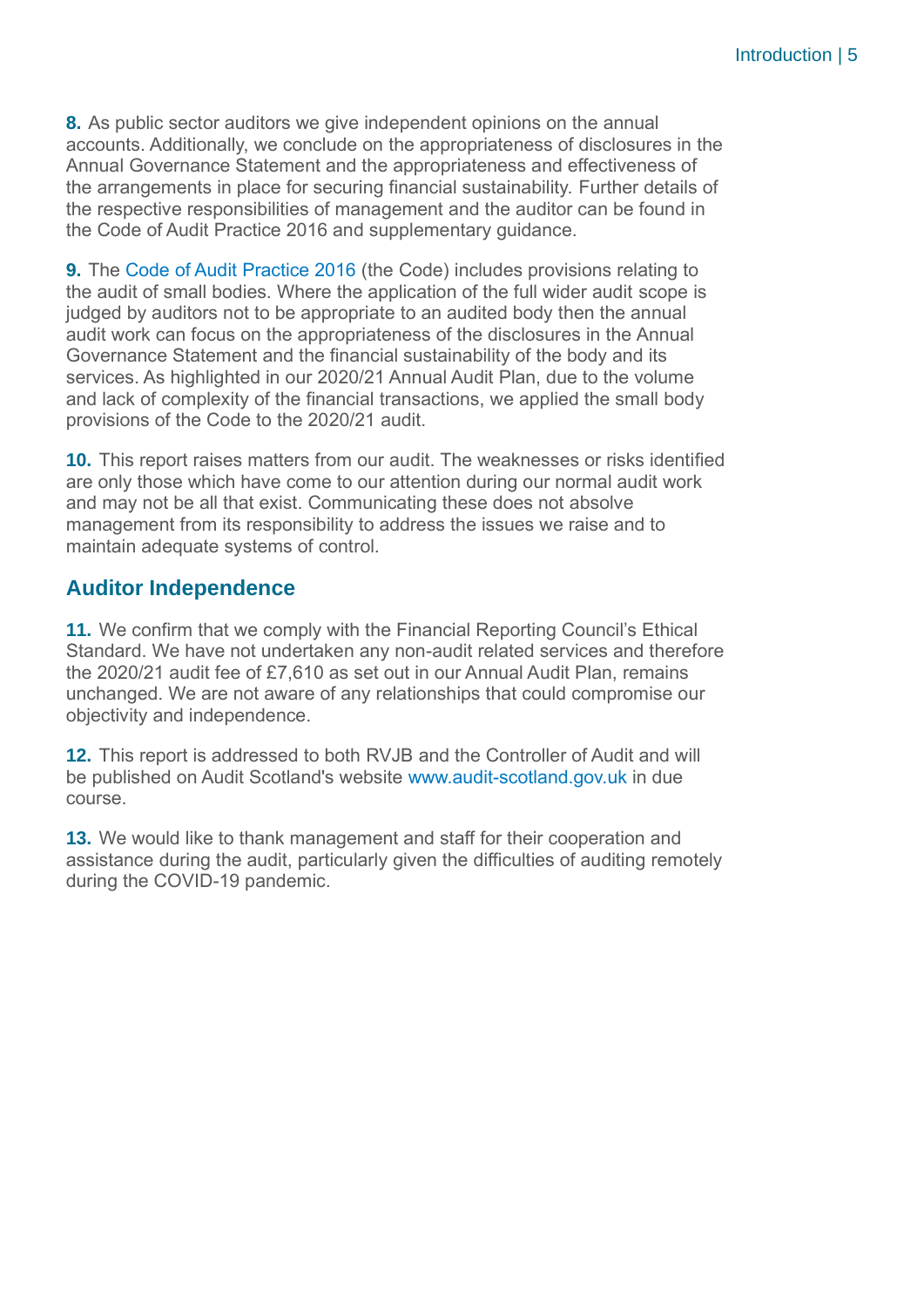## <span id="page-5-0"></span>**Part 1. Audit of 2020/21 annual accounts**

The principal means of accounting for the stewardship of resources and performance

#### **Main judgements**

RVJB's financial statements give a true and fair view and were properly prepared in accordance with the financial reporting framework.

The Management Commentary, the Annual Governance Statement, and the audited part of the Remuneration Report were all consistent with the financial statements and properly prepared in accordance with the applicable requirements.

#### **Our audit opinions on the annual accounts are unmodified**

**14.** The annual accounts for the year ended 31 March 2021 were approved by the Joint Board on 19 November 2021. As reported in the independent auditor's report:

- the financial statements give a true and fair view and were properly prepared in accordance with the financial reporting framework
- the Management Commentary, the Annual Governance Statement and the audited part of the Remuneration Report were all consistent with the financial statements and properly prepared in accordance with the applicable requirements
- we have nothing to report in respect of those matters which we are required by the Accounts Commission to report by exception.

#### **The annual accounts were signed off in line with the agreed timetable**

**15.** The unaudited annual accounts were received in line with our revised agreed audit timetable on 15 June 2021. There has been limited impact of Covid-19 on the audit process. The physical limitations on access to records and systems did not impact on or delay the audit and RVJB staff were supported in homeworking during the period of the outbreak.

**16.** The unaudited annual accounts provided for audit were complete and of a good standard and finance staff provided good support to the audit team which helped ensure the final accounts audit process ran smoothly.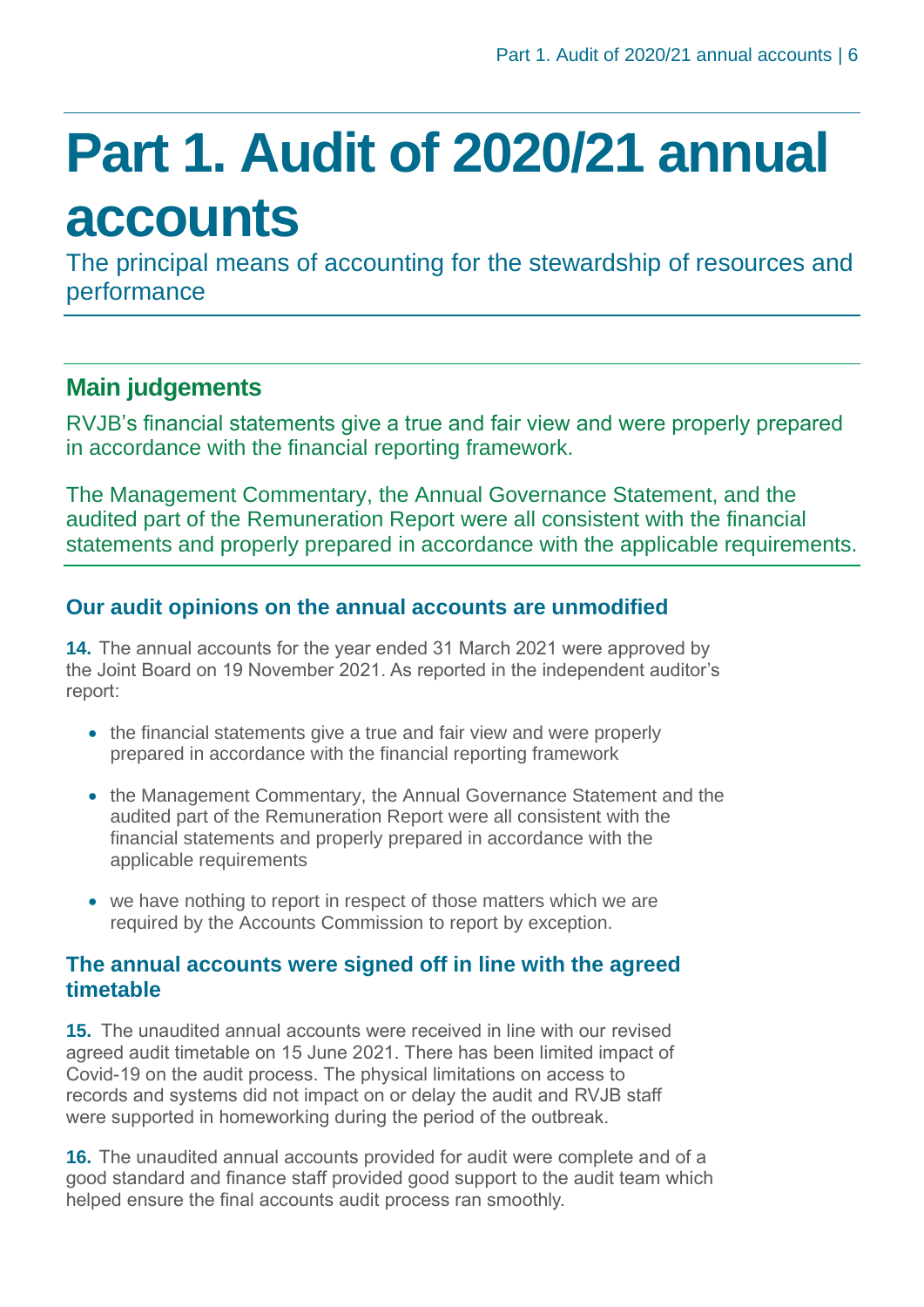#### **Overall materiality is £42,000**

**17.** Our initial assessment of materiality was carried out during the planning phase of the audit. This was reviewed on receipt of the unaudited annual accounts and it was concluded no changes were required to our planned levels. Materiality is summarised in [Exhibit](#page-6-0) 1.

#### <span id="page-6-0"></span>**Exhibit 1 Materiality values**

| <b>Materiality level</b>   | <b>Amount</b> |
|----------------------------|---------------|
| <b>Overall materiality</b> | £42,000       |
| Performance materiality    | £31,000       |
| <b>Reporting threshold</b> | £2,000        |

#### Source: Annual Audit Plan 2020/21

#### **[Appendix 1](#page-11-0) identifies the main risks of material misstatement and our audit work to address these**

**18.** [Appendix 1](#page-11-0) provides our assessment of risks of material misstatement in the annual accounts. These risks influence our overall audit strategy, the allocation of staff resources to the audit and inform where the efforts of the team are directed. It also identifies the work we undertook to address these risks and our conclusions from this work.

#### **We have four significant findings to report on the accounts**

**19.** International Standard on Auditing (UK) 260 requires us to communicate significant findings from the audit to those charged with governance, including our view about the qualitative aspects of the body's accounting practices, covering accounting policies, accounting estimates and financial statements disclosures. We have identified the following issues per Exhibit 2.

#### **Exhibit 1**

#### **Significant findings from the audit of the financial statements**

| <b>Issue</b>                                                                              | <b>Resolution</b>                     |
|-------------------------------------------------------------------------------------------|---------------------------------------|
| <b>1. Software Provision</b>                                                              | This was corrected within the audited |
| A £55,000 provision relating to the ongoing                                               | annual accounts.                      |
| development of the Board's core system was                                                | The provision was removed as no       |
| reflected in the unaudited accounts. Upon review, it contractual commitment existed at 31 |                                       |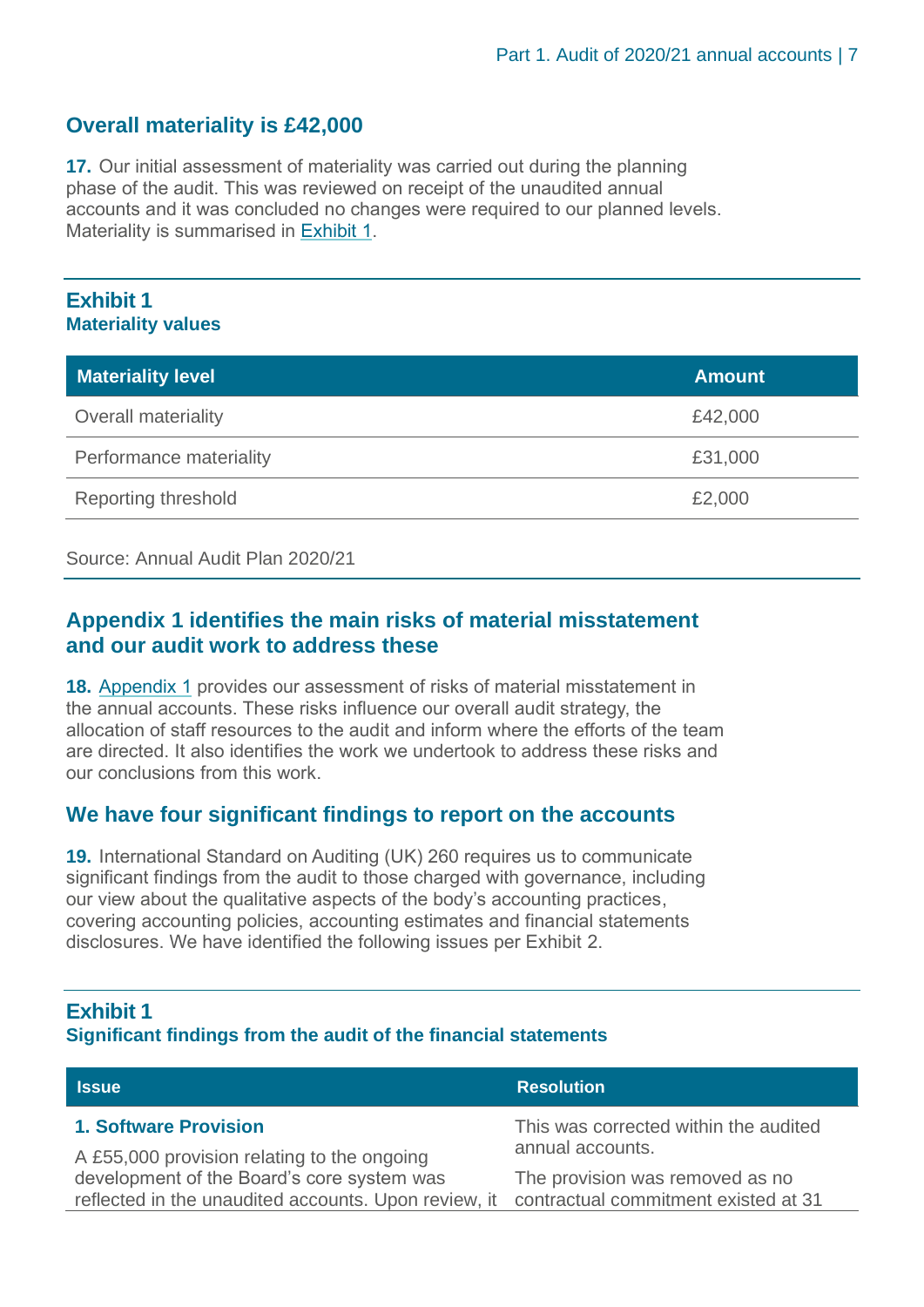| <b>Issue</b>                                                                                                                                                                                                                                                                                                                                                                                                                                                                                                                                                                                        | <b>Resolution</b>                                                                                                                                                                       |
|-----------------------------------------------------------------------------------------------------------------------------------------------------------------------------------------------------------------------------------------------------------------------------------------------------------------------------------------------------------------------------------------------------------------------------------------------------------------------------------------------------------------------------------------------------------------------------------------------------|-----------------------------------------------------------------------------------------------------------------------------------------------------------------------------------------|
| was concluded that this did not meet the definition<br>of a provision per IAS 37.                                                                                                                                                                                                                                                                                                                                                                                                                                                                                                                   | March 21. An earmarking of funds was<br>recognised.                                                                                                                                     |
| <b>2. Intangible Asset Additions</b><br>The unaudited accounts reflected an Intangible<br>Asset addition of £105,181 in year. As this<br>software is still under development and not in use,<br>this should be reflected as an asset under<br>construction. This has no impact on the financial<br>position and is a change to a disclosure note only.                                                                                                                                                                                                                                              | This was corrected within the audited<br>annual accounts.<br>An intangible asset under construction<br>has been reflected within Note 5 of the<br>financial statements.                 |
| <b>3. Software Enhancement</b><br>Income from the Scottish Government was<br>received in year for expenditure in relation to the<br>RVJB's electoral registration software of £49,150.<br>This was expensed through the CIES, however as<br>this was enhancement expenditure to existing<br>software it should have been capitalised.                                                                                                                                                                                                                                                               | This was corrected within the audited<br>annual accounts.<br>Expenditure has been capitalised and<br>income treated as a capital grant.                                                 |
| 4. Goodwin<br>The Chief Secretary to the Treasury has made a<br>'Written Ministerial Statement' (WMS) in respect of<br>survivor benefits payable from the Teachers'<br>Pension Scheme in England. Following an<br>employment tribunal, survivor benefits payable to<br>male survivors of females in opposite sex<br>marriages will be equal to those payable to other<br>categories of survivor. This has implications for the<br><b>Local Government Pension Scheme. The</b><br>legislation / regulations underpinning the various<br>public service pension schemes have not yet been<br>amended. | This was corrected within the audited<br>annual accounts.<br>A contingent liability has been included<br>in relation to Goodwin as set out in<br>paragraphs 24-30 of CIPFA Bulletin 05. |

#### Source: Audit Scotland

**20.** Our audit also identified one non-significant adjustment to the annual accounts. A prepayment of £5,029 was recorded twice within the financial statements in error. The financial statements were amended and this reduced the outturn position, usable reserves and debtor balances within the accounts by £5,029.

**21.** We have reviewed the nature and causes of these misstatements and have concluded that they arose from issues that have been isolated and identified in their entirety and do not indicate further systemic error.

**22.** Adjustments made in the audited accounts increased the Surplus on the Provision of Services and Comprehensive Income and Expenditure Statement by £99,121.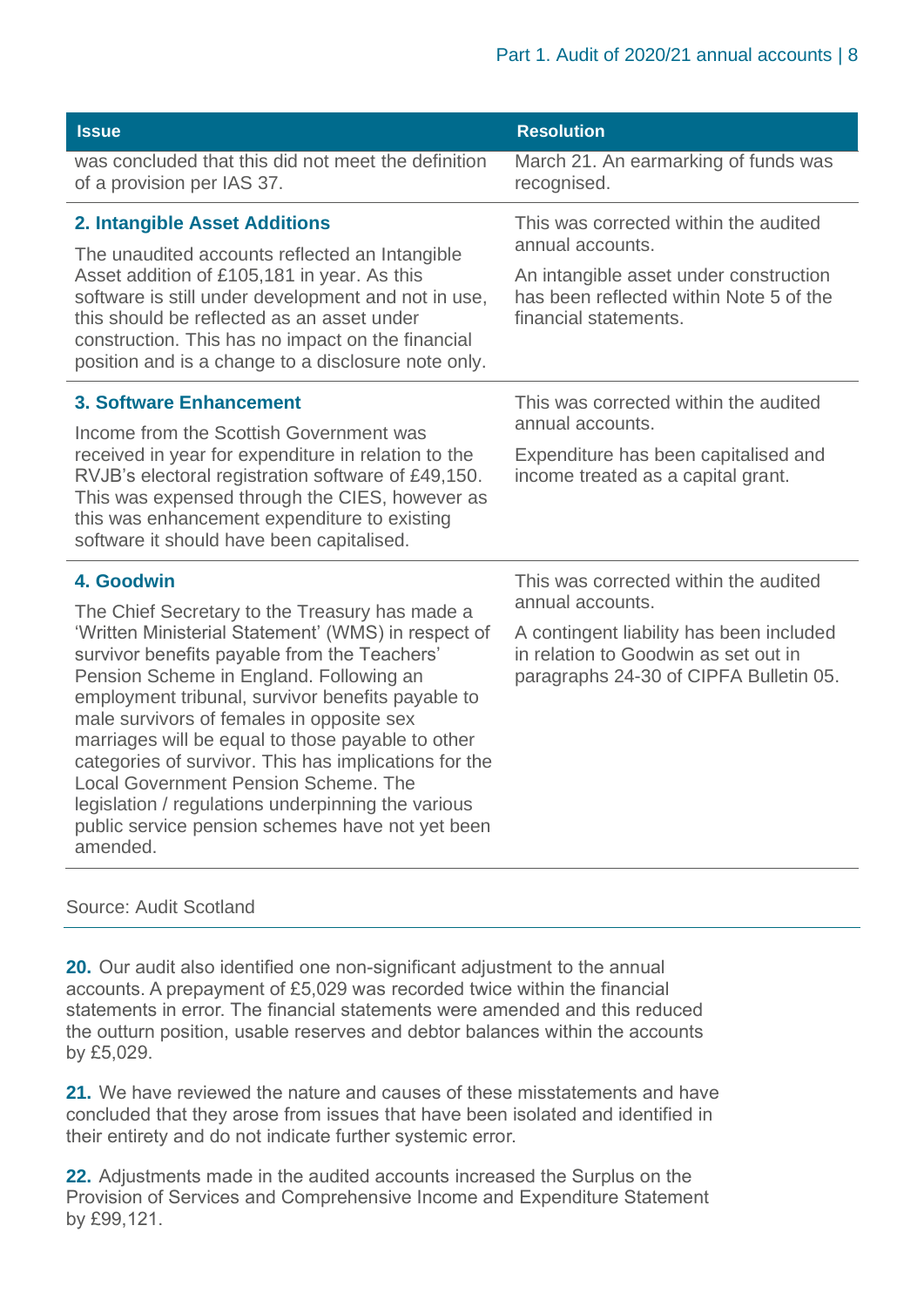**23.** It is our responsibility to request that all misstatements, other than those below the reporting threshold, are corrected, although the final decision on making the correction lies with those charged with governance considering advice from senior officers and materiality. Management have adjusted all identified misstatements above our reporting threshold; there are no unadjusted errors to report.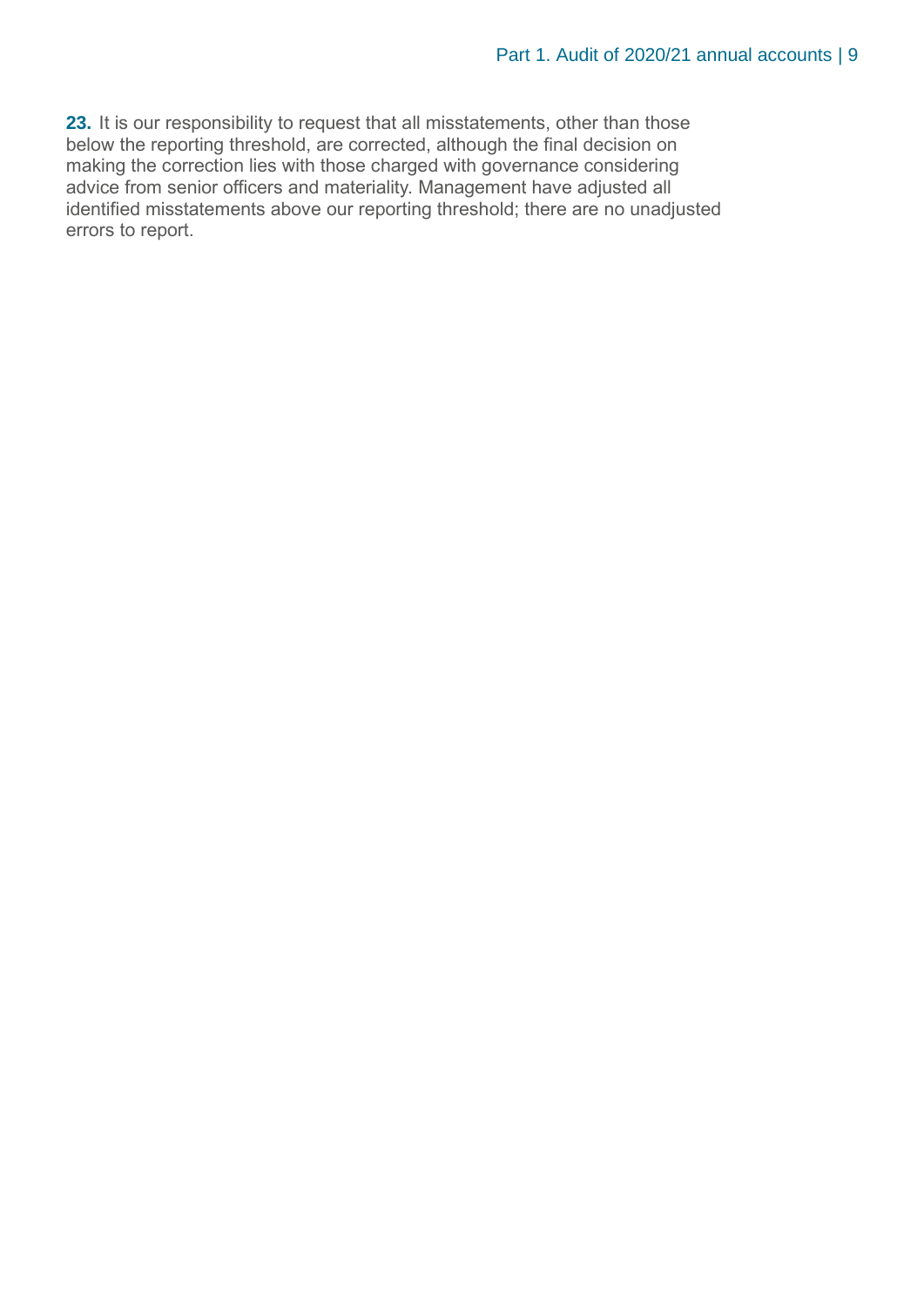### <span id="page-9-0"></span>**Part 2. Financial sustainability and Annual Governance Statement**

Financial sustainability looks forward to the medium and longer term to consider whether the body is planning effectively to continue to deliver its services

#### **Main judgements**

A surplus of £276,076 for the financial year 2020/21 was achieved, compared to a budgeted breakeven position. This includes funding of £156,055 to support the May 2022 elections carried forward to 2021/22.

The audited annual accounts for 2020/21 confirm a useable reserves balance of £675,139 as at 31 March 2021.

#### **Financial performance in 2020/21**

**24.** The Joint Board approved the 2020/21 budget in February 2020. Total budgeted expenditure was £2.786 million and total budgeted income was £2.776 million, with a planned drawdown of £10,000 of reserves to achieve a break-even position.

**25.** Actual outturn in 2020/21 was total expenditure of £2.647 million and total income of £2.923 million resulting in a surplus of £0.276 million. The main factors regarding variances are set out in the Management Commentary in the annual accounts.

#### **Short term financial planning**

**26.** The largest source of income for RVJB is requisitions from members of the Joint Board. Other sources of income include income from sales, fees, and charges.

**27.** The Joint Board approved the 2021/22 budget in February 2021. Total budgeted expenditure was £2.881 million and total budgeted income was £2.801 million, with a planned drawdown of £80,000 of reserves to achieve a break-even position. Income also included £0.455 million of Barclay requisition that is passed on to RVJB from the member councils.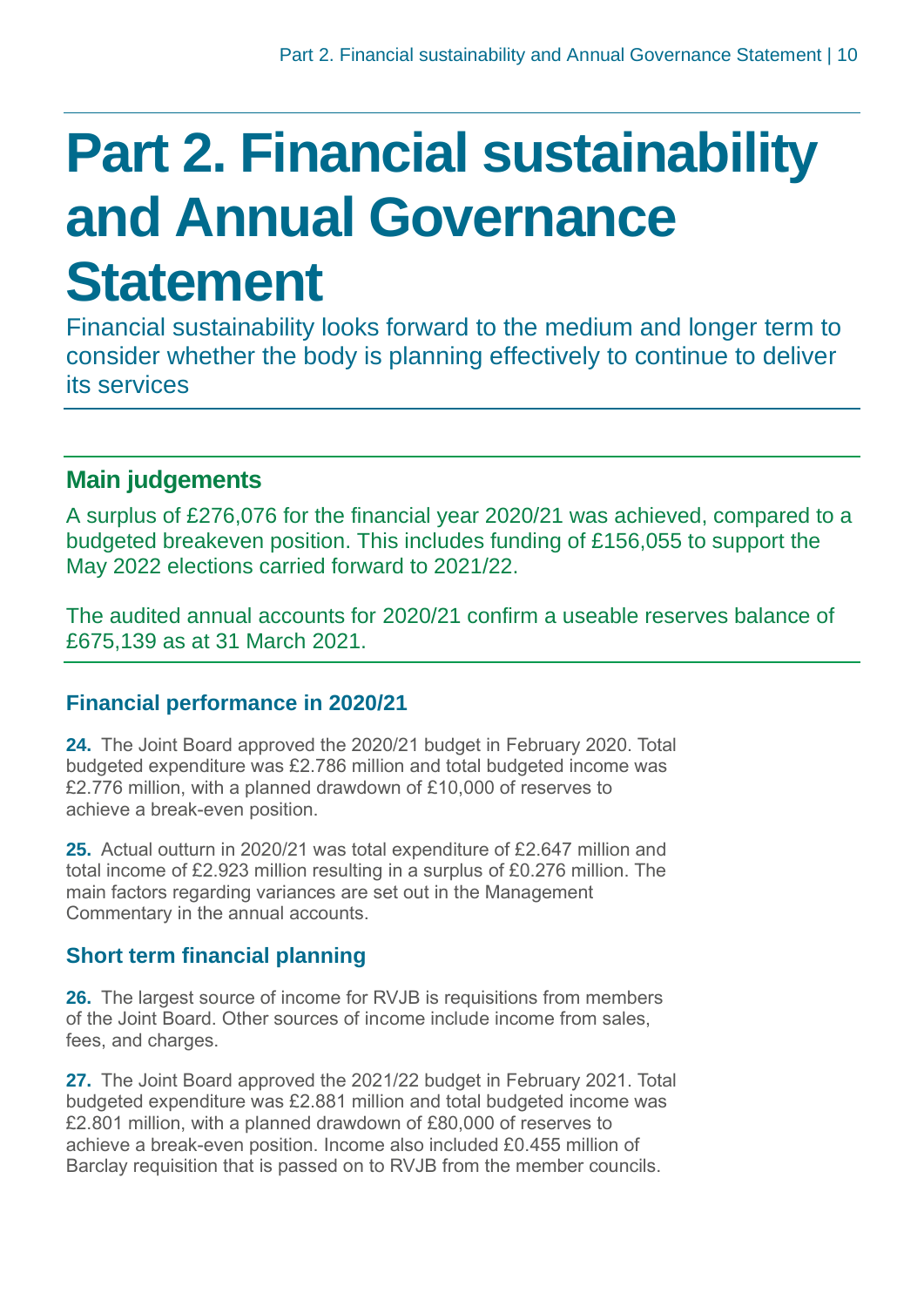#### **Medium to long term financial planning**

**28.** We reviewed the financial planning systems and assessed how effective they are in identifying and addressing risks to financial sustainability across the medium and long term.

**29.** As part of the budget setting process, revenue estimates are prepared for a three-year period. This allows management and members to identify pressures and take early actions to mitigate against these pressures.

**30.** The audited annual accounts for 2020/21 confirm a useable reserve balance of £675,139. Use of reserves is anticipated until 2022/23 to achieve financial balance and maintain sustainable requisition increases. However, a prudent use of reserves is planned, and these will be maintained at a minimum of five per cent of net expenditure to provide flexibility for unforeseen circumstances.

**31.** From the work carried out, we have concluded that RVJB has adequate financial planning arrangements in place. Cost pressures are expected to arise in the medium term. However, the financial planning arrangements in place have allowed management to plan for these pressures and ensure necessary actions are taken when required.

#### **Annual Governance Statement**

**32.** Our review of the Annual Governance Statement assessed the assurances which are provided to the Joint Board and management regarding the adequacy and effectiveness of the system of internal control which operated in the financial year. The statement also summarises internal audit findings with the Chief Internal Auditor's assurance statement concluding that a 'reasonable level of assurance' can be placed upon the adequacy and effectiveness of Renfrewshire Valuation Joint Board's internal control, risk management and governance arrangements.

**33.** We concluded that the information in the Annual Governance Statement is consistent with the financial statements and complies with the guidance issued by the Scottish Ministers.

#### **Appointment of Assessor and Electoral Registration Officer**

**34.** The current Assessor and Electoral Registration Officer retired from Renfrewshire Valuation Joint Board with effect from 17 October 2021. Following a meeting of the Appointment Sub-committee held on 3 August 2021, a new Assessor and Electoral Registration Officer was appointed and will be responsible for signing the 2020/21 Annual Accounts.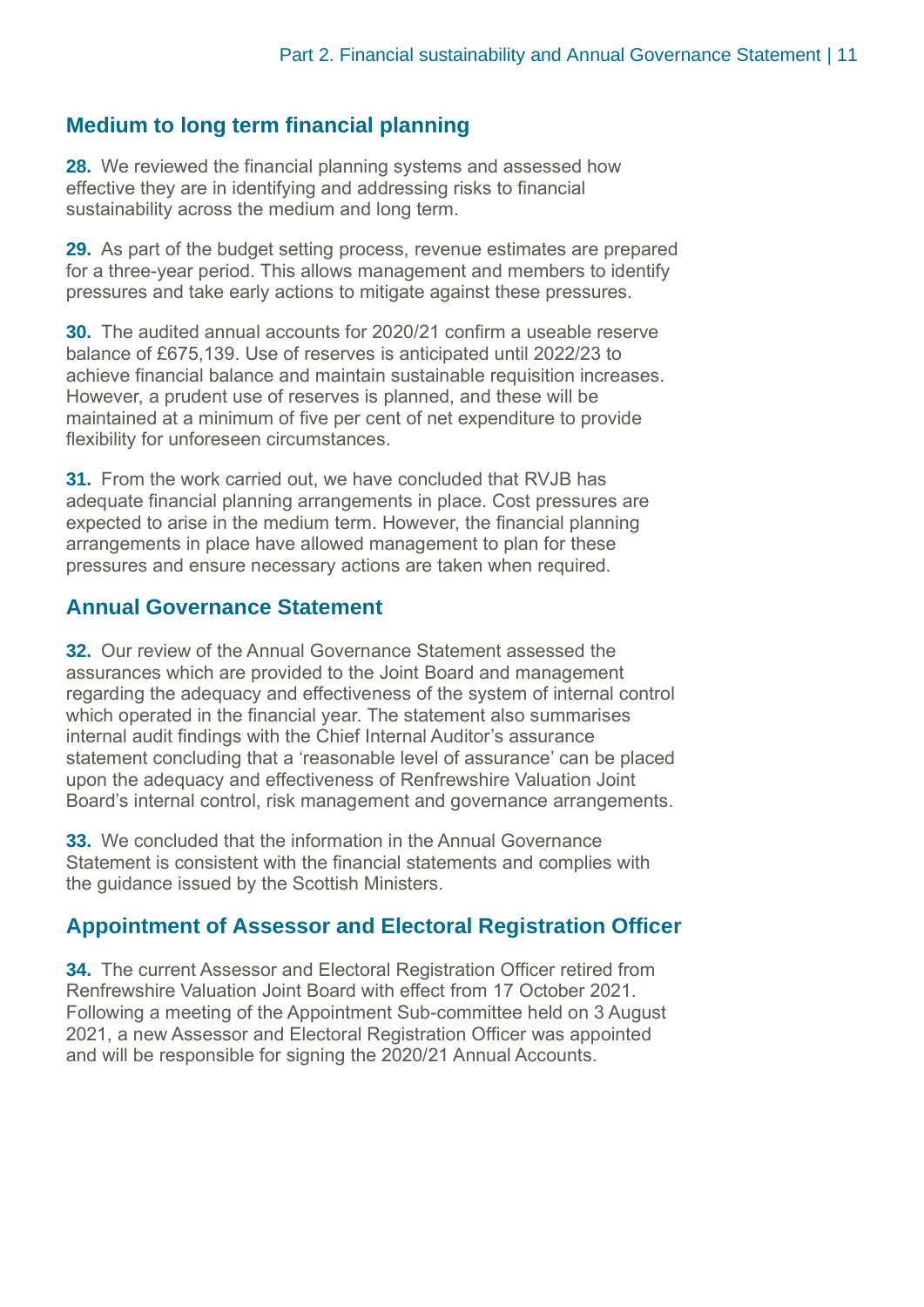### <span id="page-11-0"></span>**Appendix 1. Significant audit risks**

The table below sets out the audit risks we identified during our planning of the audit and how we addressed each risk in arriving at our conclusion.

#### **Risks of material misstatement in the financial statements**

| <b>Audit risk</b>                                                                                                                                                                      | <b>Assurance procedure</b>                                                                                                                            | <b>Results and conclusions</b>                                                                                                                                 |
|----------------------------------------------------------------------------------------------------------------------------------------------------------------------------------------|-------------------------------------------------------------------------------------------------------------------------------------------------------|----------------------------------------------------------------------------------------------------------------------------------------------------------------|
| 1. Risk of material<br>misstatement due to fraud<br>caused by the management<br>override of controls                                                                                   | Detailed testing of journal<br>entries.<br>Reviewed accounting<br>estimates.                                                                          | No unusual or inappropriate<br>transactions were identified<br>as part of our detailed journal<br>testing.                                                     |
| <b>International Auditing</b><br>Standards require that audits<br>are planned to consider the                                                                                          | Focused testing of accruals<br>and prepayments.<br><b>Evaluated significant</b><br>transactions that are outside<br>the normal course of<br>business. | A review of accounting<br>estimates did not show any<br>evidence of bias.                                                                                      |
| risk of material misstatement<br>in the financial statements<br>caused by fraud, which is<br>presumed to be a significant<br>risk in any audit. This<br>includes the risk of fraud due |                                                                                                                                                       | Focused testing of accruals<br>and prepayments did not<br>identify any balances that<br>were incorrectly held on the<br><b>Balance Sheet.</b>                  |
| to the management override<br>of controls.                                                                                                                                             |                                                                                                                                                       | Focused testing on a sample<br>of transactions outside the<br>normal course of business<br>did not show any evidence of<br>management override of<br>controls. |
|                                                                                                                                                                                        |                                                                                                                                                       | <b>Conclusion: no evidence of</b><br>management override of<br>controls.                                                                                       |
| 2. Risk of material<br>misstatement caused by<br>accounting for pensions                                                                                                               | Assessed the pension fund<br>actuary and information they<br>provide in accordance with<br><b>ISA 500.</b>                                            | A review of the actuary and<br>the assumptions made in<br>calculating the estimated<br>pension liability was                                                   |
| RVJB recognised a net<br>liability of £1.733 million<br>relating to its share of<br><b>Strathclyde Pension Fund at</b><br>31 March 2020. There is a                                    | Reviewed the estimates<br>used, and assumptions made<br>in calculating the pension<br>fund liability.                                                 | performed and no issues<br>were identified. The approach<br>and assumptions used by the<br>actuary were considered<br>reasonable and in line with              |
| significant degree of<br>subjectivity in the<br>measurement and valuation                                                                                                              | Assessed the completeness<br>and accuracy of information<br>submitted to Strathclyde                                                                  | expectation.                                                                                                                                                   |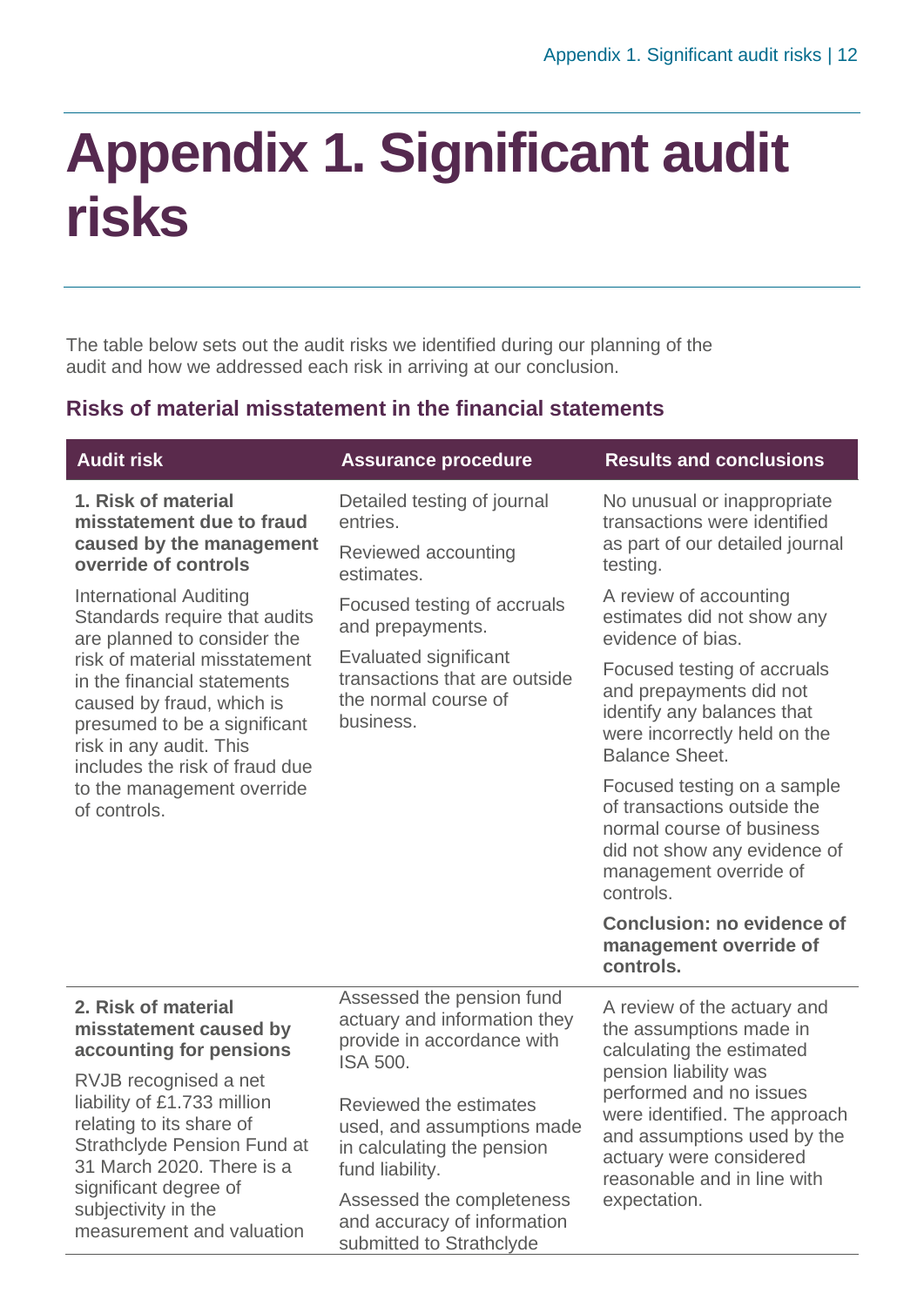| <b>Audit risk</b>                                                                                                                                                                                                                                                           | <b>Assurance procedure</b>                                   | <b>Results and conclusions</b>                                                                                                    |
|-----------------------------------------------------------------------------------------------------------------------------------------------------------------------------------------------------------------------------------------------------------------------------|--------------------------------------------------------------|-----------------------------------------------------------------------------------------------------------------------------------|
| of the pension fund liability.<br>The valuation is based on<br>specialist assumptions and<br>estimates, and changes can<br>result in material changes to<br>the valuation.                                                                                                  | Pension Fund to support the<br>triennial valuation exercise. | <b>Conclusion: the estimates</b><br>and judgements made in<br>the calculation of the net<br>pension liability were<br>reasonable. |
| Additionally, the triennial<br>valuation exercise that took<br>place during 2020/21 will<br>impact on the 2020/21 annual<br>accounts. This exercise was<br>more detailed than the annual<br>valuations and set employer<br>contributions rates for the<br>next three years. |                                                              |                                                                                                                                   |

#### **Risks identified from the auditor's wider responsibility under the Code of Audit Practice**

| <b>Audit risk</b>                                                                                                                                                                                                                                                                                                                                                                                                               | <b>Assurance procedure</b>                                                                                                                          | <b>Results and conclusions</b>                                                                                                                                                                                                                                                             |
|---------------------------------------------------------------------------------------------------------------------------------------------------------------------------------------------------------------------------------------------------------------------------------------------------------------------------------------------------------------------------------------------------------------------------------|-----------------------------------------------------------------------------------------------------------------------------------------------------|--------------------------------------------------------------------------------------------------------------------------------------------------------------------------------------------------------------------------------------------------------------------------------------------|
| 3. Financial sustainability<br>The 2020/21 Revenue<br><b>Estimates highlight</b><br>increasing costs in the<br>medium-term, putting                                                                                                                                                                                                                                                                                             | Reviewed budget monitoring<br>reports and future Revenue<br>Estimates and discussed with<br>management RVJB's<br>medium-term financial<br>position. | A review of budget monitoring<br>reports and the financial<br>statements highlight reserves<br>have increased in year. It is<br>anticipated that reserves will<br>be used each year to 2022/23                                                                                             |
| pressures on available<br>resources. Covid-19 has also<br>impacted on resources. No<br>specific funding has been<br>announced for RVJB to<br>manage the additional<br>pressures and these are<br>currently being met through                                                                                                                                                                                                    | Concluded on financial<br>position and financial<br>sustainability within the<br>Annual Audit Report.                                               | to achieve financial balance.<br>However, a prudent use of<br>reserves is planned, and<br>management will look to<br>maintain reserves at a<br>minimum of five per cent of<br>net expenditure.                                                                                             |
| core budgets and reserves.<br>Recent legislative changes<br>have impacted on the work<br>of RVJB and resulted in new<br>duties they are required to<br>fulfil and tighter timelines.<br>RVJB have experienced<br>challenges with retaining and<br>recruiting professional<br>qualified staff to assist in the<br>delivery of these<br>requirements. Recruitment is<br>due to commence in early<br>2021 but this issue will need |                                                                                                                                                     | <b>Conclusion: RVJB</b><br>continues to operate in a<br>challenging financial<br>climate, with pressures in<br>delivering existing services<br>with the current levels of<br>resources. Management<br>continues to review options<br>and resources for the<br>delivery of future services. |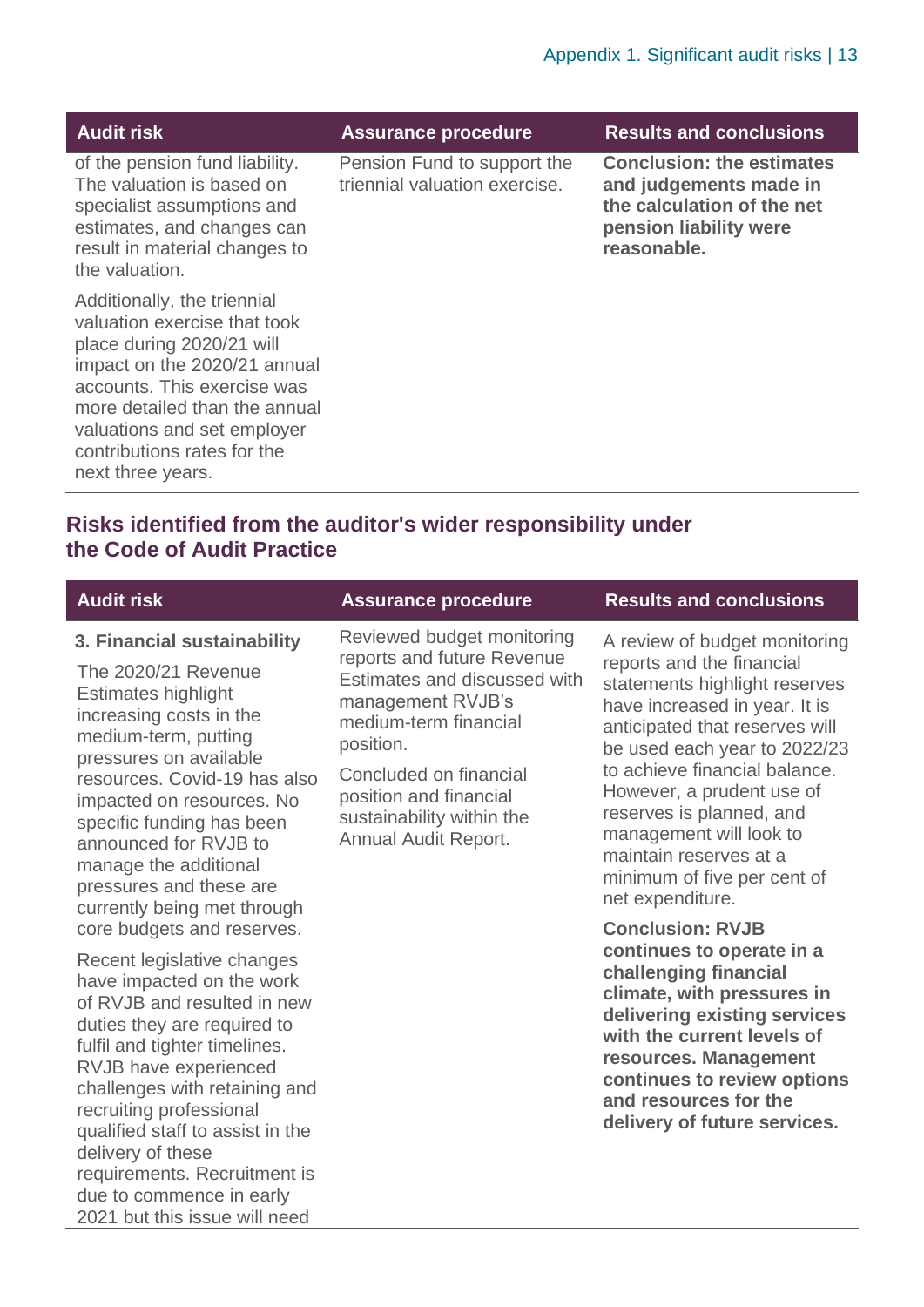| <b>Audit risk</b>                                                                                                                                                                                                                                                                  | <b>Assurance procedure</b> | <b>Results and conclusions</b> |
|------------------------------------------------------------------------------------------------------------------------------------------------------------------------------------------------------------------------------------------------------------------------------------|----------------------------|--------------------------------|
| to be closely monitored<br>going forward.                                                                                                                                                                                                                                          |                            |                                |
| As outlined in risk 2, the<br>triennial valuation exercise<br>took place for the pension<br>fund and set employer<br>contribution rates for the next<br>three years. The changes in<br>contribution rates will impact<br>on resources and result in<br>unavoidable cost increases. |                            |                                |
| Due to the pressures above,<br>it is likely savings will be<br>required over the medium-<br>term to achieve a breakeven<br>position and maintain<br>reserves at an appropriate<br>level.                                                                                           |                            |                                |

Source: Audit Scotland AAP 2020/21